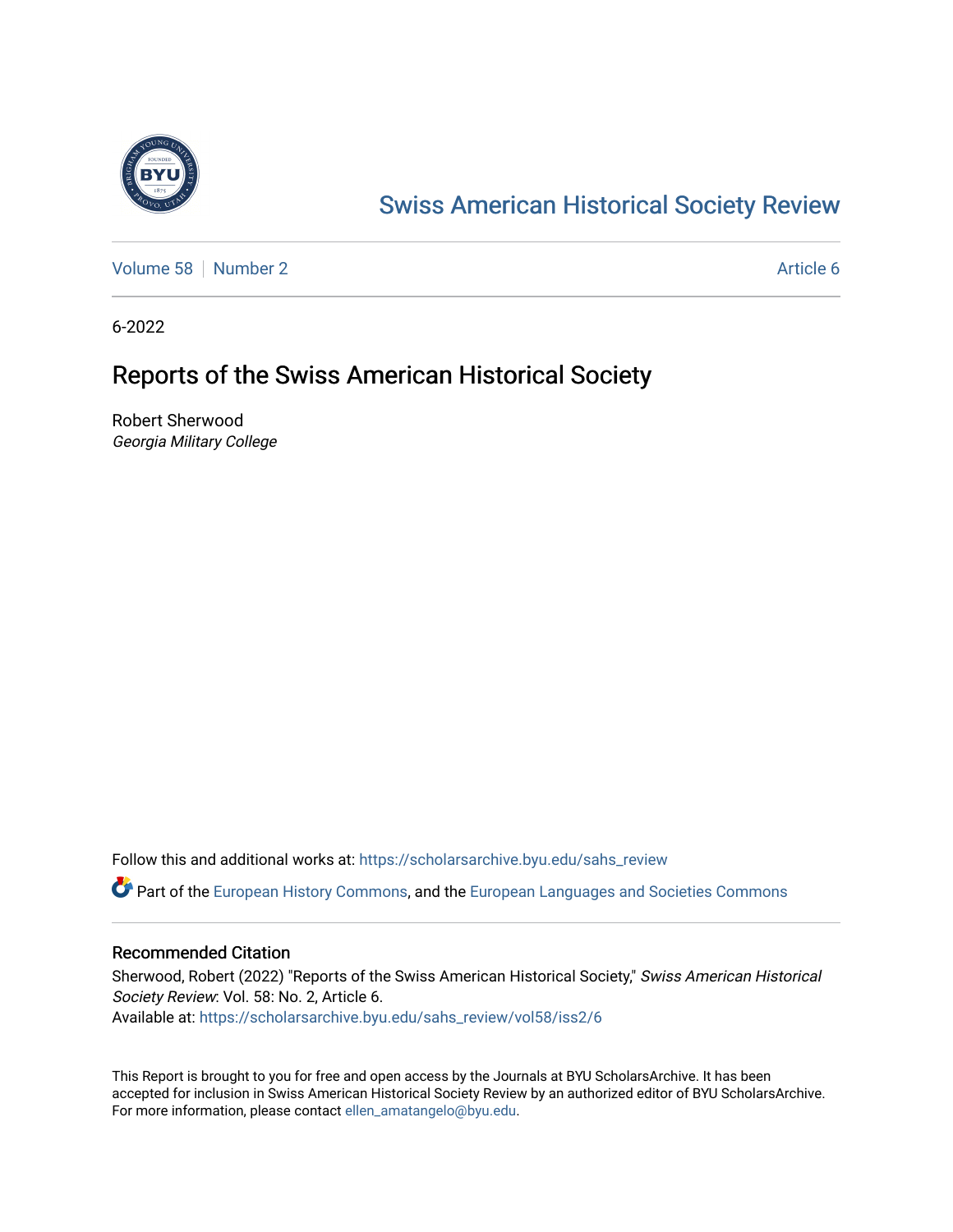*Meeting Report* 117

## **Meeting Report of the SAHS Office Holders**

*Notes by Prof. Robert Sherwood*

**SAHS Officers Meeting** was held over Zoom on April 9, 2022, from 11:00 a.m. to 12:40 p.m. EDT.

**In Attendance:** Dr. Albert Winkler, Prof. Rob Sherwood, Barbara Müller, Dr. Richard Hacken, Ernie Thurston, and Tom Marabello. As Acting President of the SAHS, Albert Winkler presided.

**Grant Proposal:** It was proposed that SAHS offer 1000 CHF as a Grant from the SAHS to assist Luca Criscione with his research for his Ph.D. His dissertation will deal with Swiss immigration to the U.S. West. The funds were to be awarded from the Swiss Chapter of the SAHS. The proposal was approved. Albert later sent an e-mail to Barbara stating the approval to start transaction.

**Discussion of Grant Applications:** Future grants of \$1,000 to help scholars with research on a publishable paper. Such grants should be approved by the officers.

**Guide to Authors:** As the editor-in-chief of the SAHS, Albert published a guide for authors on page 75 of the SAHS *Review* in the February 2022 issue. He asked for comments and suggestions on how to improve the guide. Richard Hacken suggested that the phrase be included "Should be own original work, or translation of the work of others." This was added to the guide to be published in the June 2022 issue of the *Review*.

**Change in President:** According to the Society's bylaws, the President of the Society may not hold two positions. Since Albert is also the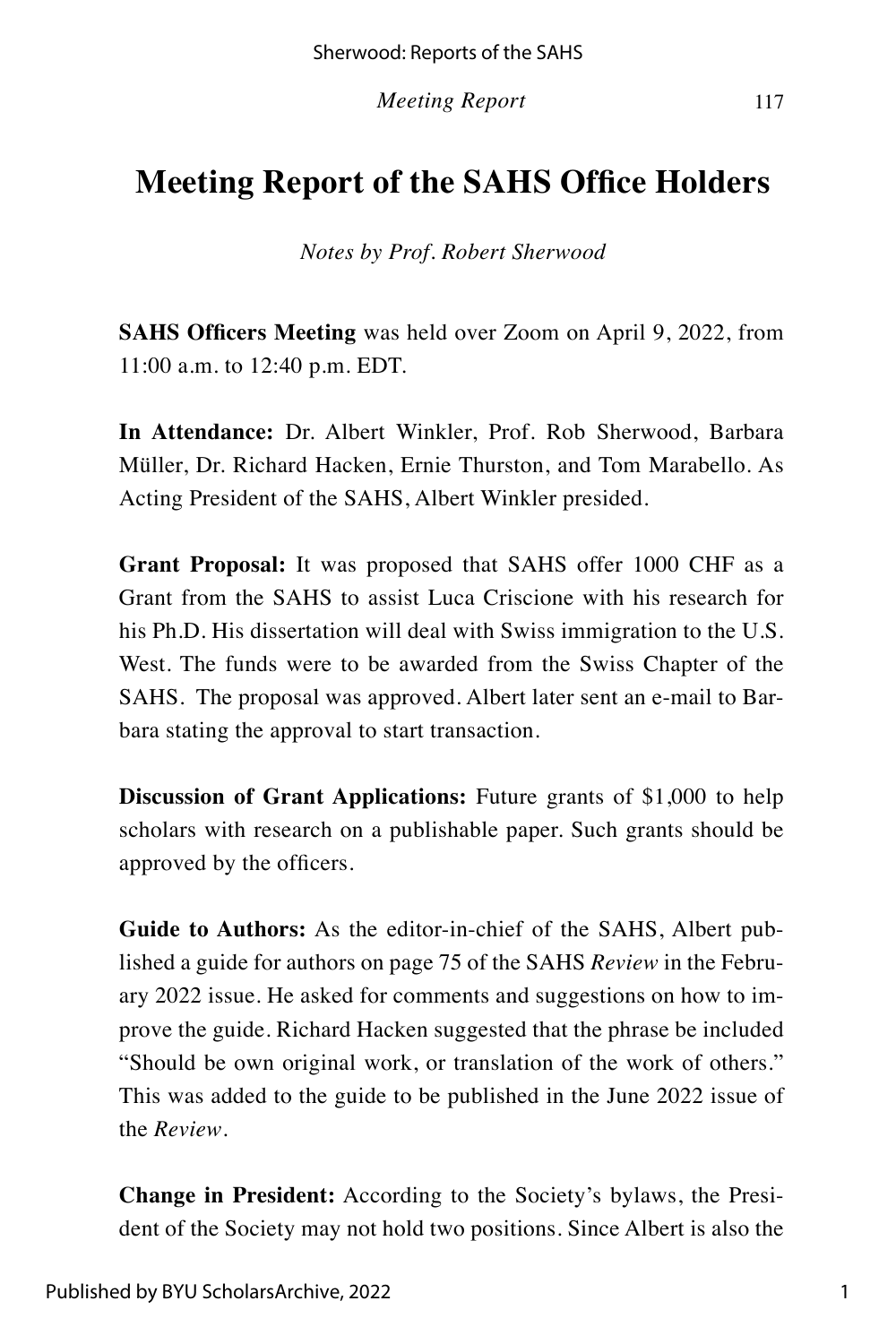118June 2022 *SAHS Review*

editor-in-chief of the SAHS *Review*, he cannot be President as well. Therefore, Albert is now the Acting President of the Society.

**Outreach:** Prof. Rob Sherwood will receive 20 additional copies of each edition of the SAHS *Review* to distribute to other locations (Conferences, Local Historical Societies, Historic Sites, etc). Ernie Thurson will send Rob extra older copies of the *Review*. Rob will visit locations Swiss-American historical societies in the Kentucky, Ohio, and Indiana in the Summer of 2022. He will receive up to \$1,000 from the Society to help cover his expenses.

Albert said he will attend the Little Bighorn Symposium in Hardin, Montana, in June 2022. He will take about fifty copies of the November 2018 issue of the SAHS *Review* dedicated to his article "The Germans and Swiss at the Little Bighorn" to distribute to anyone interested in joining the SAHS. He will not receive any funds from the SAHS for this effort to attract new members.

There was discussion on how to keep the membership strong and growing. Albert urged that all members seek to find anyone of potential interest to the Society and urge them to join.

**Annual Meeting:** The next annual meeting of the SAHS will be held in Washington, D.C., on October 8, 2022. The location of the meeting has not been determined since the Swiss Embassy does not yet know if the meeting could be held there due to construction. If the meeting cannot be held at the Embassy, it would likely be held at the Martin Luther King, Jr. Library in downtown D.C. A newsletter will be sent to the members of the Society when further information is available. There was a discussion on who should be the post-lunch speaker(s) at the annual meeting. No decision was reached on the topic. The issue will have to be decided later. The officers of the SAHS will meet the night before the annual meeting to discuss any relevant issues.